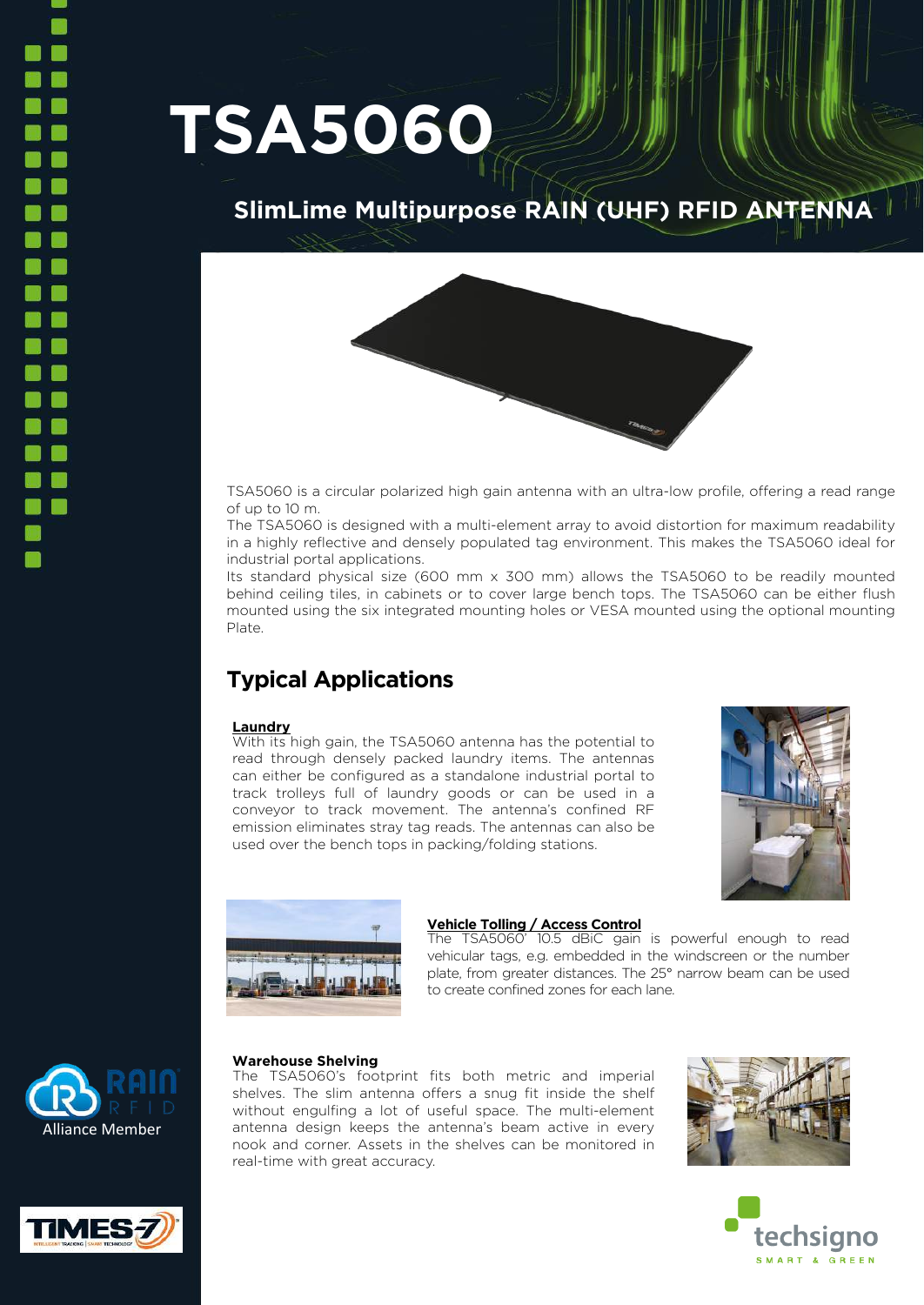# Via dei Boschi, 2/13 - 33040 Pradamano (UD) - ITALY TechSigno Srl industrial, transportation, medical, and wireless applications. Working closely with our customers, we meetla,<br>the specific made-to-order demands of our customer to achieve maximum functionality, efficiency, reliability<br>an and therefore satisfaction. the specific made-to-order demands of our customer to achieve maximum functionality, e industrial, transportation, medical, and wireless applications. Working closely with our customers, we meet a dei Boschi, 2/13 - 33040 Pradamano (UD) - ITALY<br>+39 0432 603604 @ info@techsigno.com igno Srl ciency, reliability

T +39 0432 603604 @ info@techsigno.com

TechSigno srl is an independent company that build RFID system and intelligent objects for multimedia,

# **TSA5060** Specifications

| <b>Physical Characteristics</b> |                                   |                                         |
|---------------------------------|-----------------------------------|-----------------------------------------|
| <b>Specifications</b>           | <b>Working Frequency</b>          | 865-868MHz / 902-928MHz                 |
|                                 | <b>Polarization</b>               | RHCP (Right Hand Circular Polarization) |
|                                 | <b>Far Filed Gain</b>             | 10.5dBi typical                         |
|                                 | Far Filed Gain 3dB beam width (*) | 25° in X7-Plane 60° in XY-Plane         |
|                                 | <b>VSWR</b>                       | 1.4 Typical                             |
|                                 | <b>Front to Back</b>              | $-25dB$                                 |
|                                 | <b>Maximum Power</b>              | 3W                                      |
|                                 | <b>Axial Ratio</b>                | 2dB typical                             |
|                                 | Input Impedance                   | 50Ω                                     |
|                                 | <b>Antistatic Protection</b>      | YES DC Grounded                         |
|                                 | Antenna detection                 | 10K Resistance                          |
|                                 | Connector                         | SMA female side fly lead                |
|                                 | Cable type / lenght               | RG316 / 270mm                           |
| <b>Physical Parameters</b>      | <b>Dimension</b>                  | 600mm x 300mm x 90mm                    |
|                                 | Weight                            | $1.4$ Ka                                |
|                                 | <b>Fixed Type</b>                 | Flush or VESA mount                     |
|                                 | <b>Housing Material</b>           | Fire retardant ABS                      |
|                                 | Shell Color                       | Black or White                          |
| <b>Enviroments</b>              | <b>Operating Temperature</b>      | $-20^{\circ}$ C $+35^{\circ}$ C         |
|                                 | <b>Storage Temperature</b>        | $-30^{\circ}$ C $+60^{\circ}$ C         |
|                                 | <b>IP Protection Grade</b>        | <b>IP54</b>                             |

## **Mounting Options**

#### **Flush mount**

The TSA5060 antenna has 6 pre-drilled mounting holes on the rear side, which can be drilled fully through without damaging the antenna. For the exact position please refer to the mechanical drawing on page 4. For further instructions please click here.

#### **Bracket mount**

The mounting Plate for the TSA5060 is designed to support VESA brackets. Each mounting plate comes with a screw kit. For exact dimensions, please refer to the mechanical drawing on page 5. For instructions on how to attach the bracket to the antenna please click here.